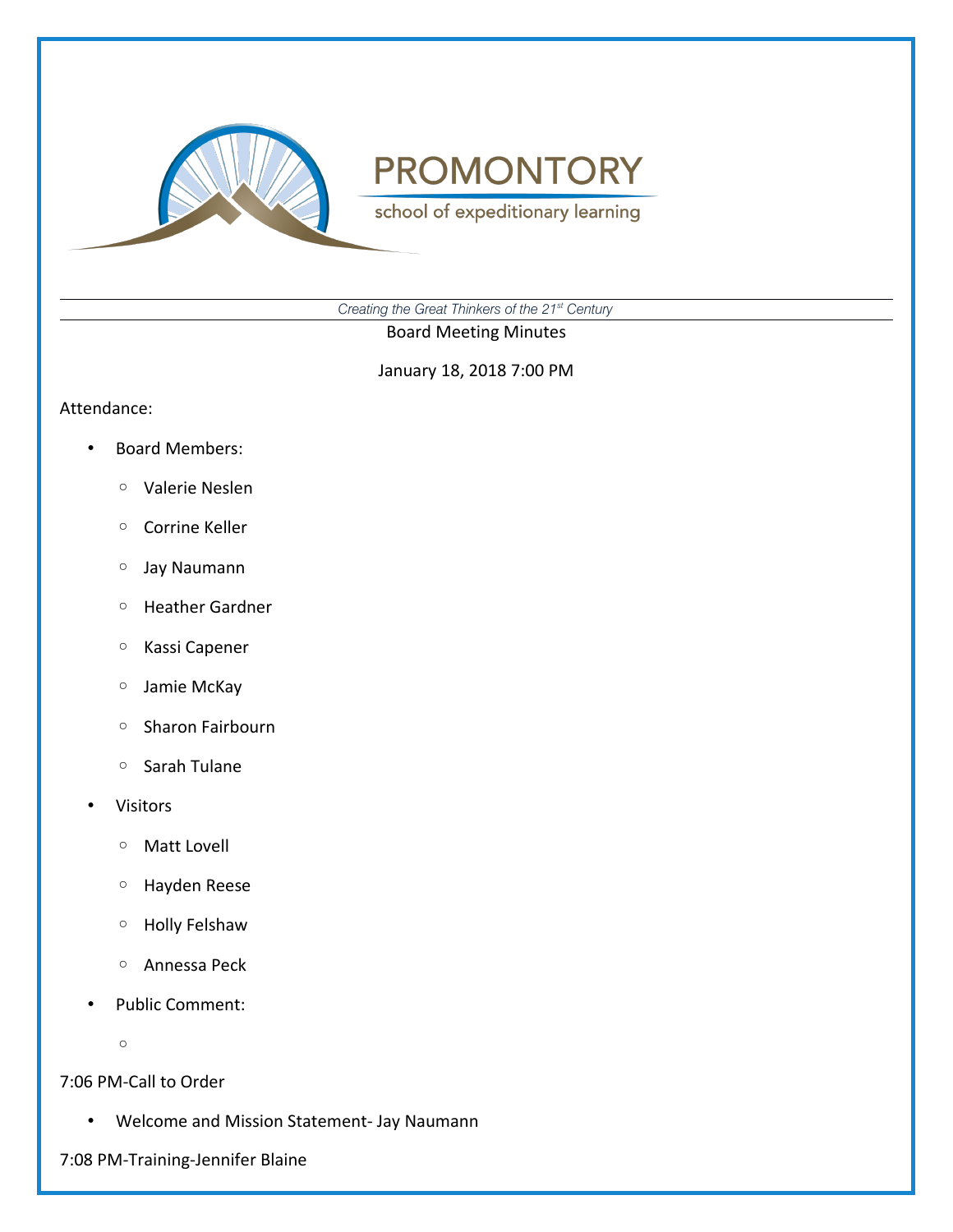

school of expeditionary learning

*Creating the Great Thinkers of the 21st Century*

• No training today

### 7:10 PM- Minutes

- November minutes to be voted on in February
- December minutes to be voted on in February

# 7:13 PM- Public Comment

• No Public Comment

# 7:13 PM-Business Items

- Student Council
- PR Committee Update
	- Nancy will be helping Kassi with PR
	- Working on teacher bios for the website
	- Helping with Middle School Registration
- West Side Fence
	- Table topic until next month
- Applications for Board Members
	- Jennifer and Valerie in favor of adding a new board member. Someone who would be interested stepping in as vice-chair
	- Next month talk about a board member opening
- Bullying Policy
	- There have been updates made to the bullying police-Sharon will be working on that
- Family Handbook-Sharon
	- October Retreat put us in a good place as far as the handbook being up to date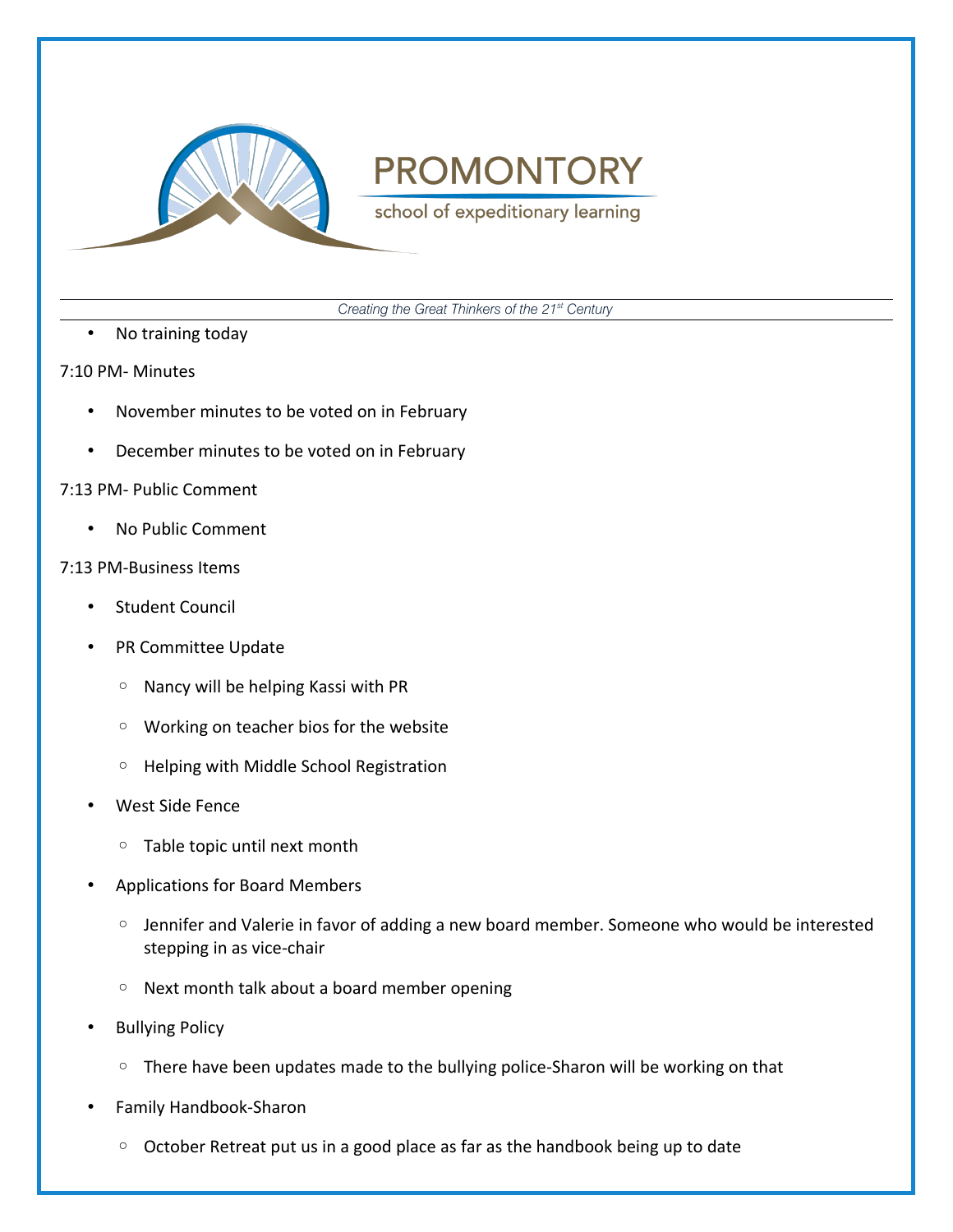

school of expeditionary learning

*Creating the Great Thinkers of the 21st Century*

- Registration Paperwork
	- Office trying to get all forms online with less paperwork
	- registration paperwork is being reorganized to be more efficient
	- the kindergarten form will still need to be printed off for doctor physical
	- Transfer Policy- Sharon
		- Keep the physical form for transfers
		- Next board meeting vote on transfer policy

# 7:48 PM- Finance

• Budget Review- Matt

### 8:05 PM Action Items

- Valentine's Dance-Student Council
	- *Under the Sea* theme
	- Dance will be at the school
	- Permission slip, Dance card, chaperoned, store bought refreshments
	- **ACTION:** Sharon motions to approve the Valentine's Dance for the 7/8 Community on Wednesday February 21, 2018. Kassi seconds the motions. Passed unanimously.
- Fundraiser
	- Table fundraiser until February Board Meeting
- Revised Charter
	- **ACTION:** Kassi motions that we approve the addition on number 9/preferential enrollment on the new version of the charter. Heather seconds the motion. Passes unanimously.
- School Fees: \$97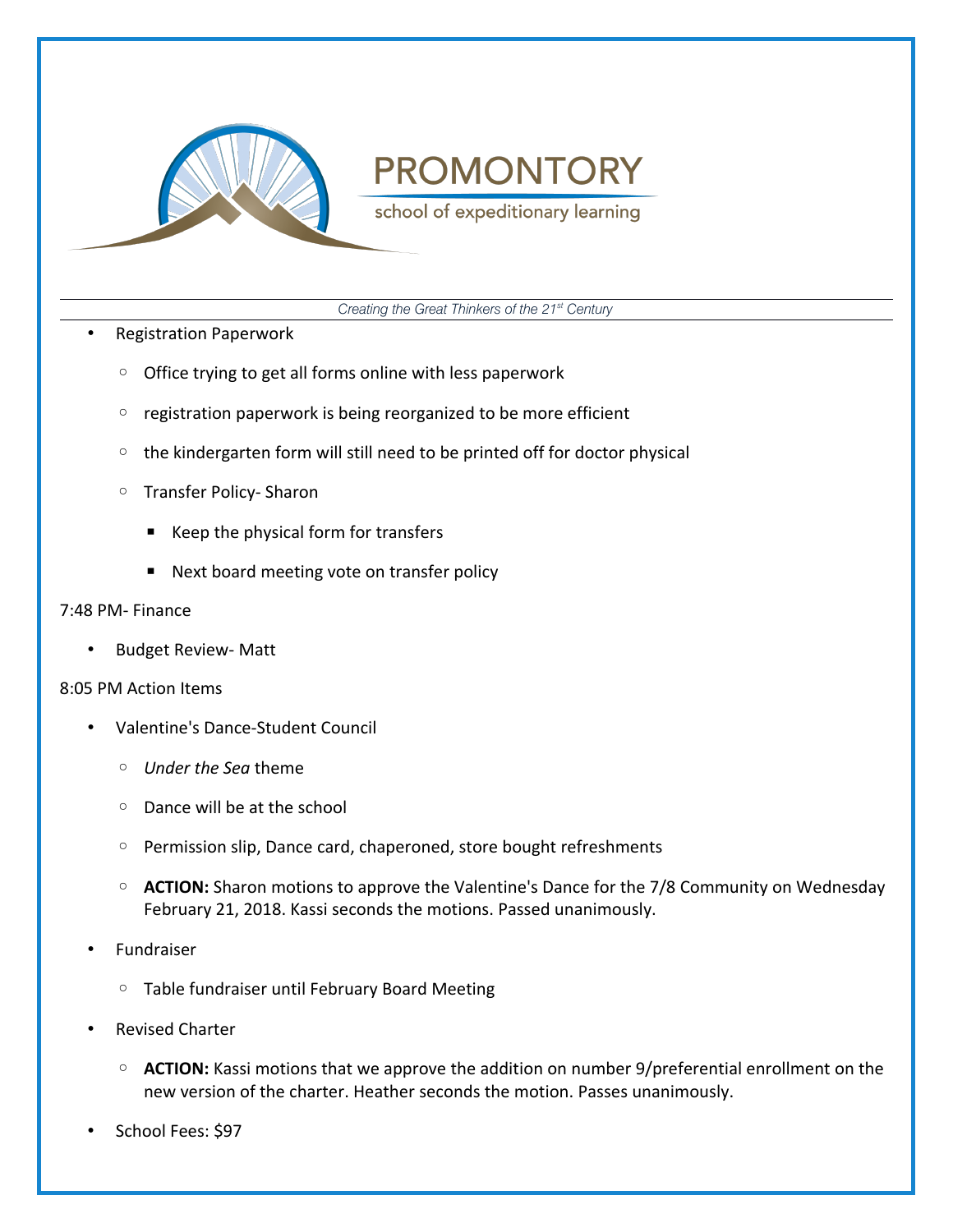

school of expeditionary learning

*Creating the Great Thinkers of the 21st Century*

- **ACTION:** Kassi motions that we approve the recommended school fees for the 2018/2019 school year. Jay seconds the motion. Passes unanimously.
- School Calendar and Spring Break revision
	- Move a professional work day to April to cover one day of Box Elder School District Spring Break
	- **ACTION:** Sharon motions that we approve the calendar for the 2018/2019 school year with the provision of moving a professional work day to April 12 to cover one day of Box Elder Spring Break. Heather seconds the motion. Passes unanimously.

### 8:45 PM- Director

- Staffing Update
	- Kayla Dinsdale is Susan Bennett's new aide.
- Enrollment: 457 (+2 from November)
- Achievements
	- 1-8 Celebrations were pretty great. (Fireplace!)
	- Leadership team logged 28 walk- throughs
	- 1-2 stand-alone case study
	- Earth quake flyers will be out in the February Perry town bill
	- Kick-offs for next expeditions
- Professional Development
	- Consultancy protocol
	- Backward Planning
	- Mid-year review (Monday with Martha)
	- Western Leadership Meeting in California 1/30
	- Utah Leadership Meeting in Park City 2/22